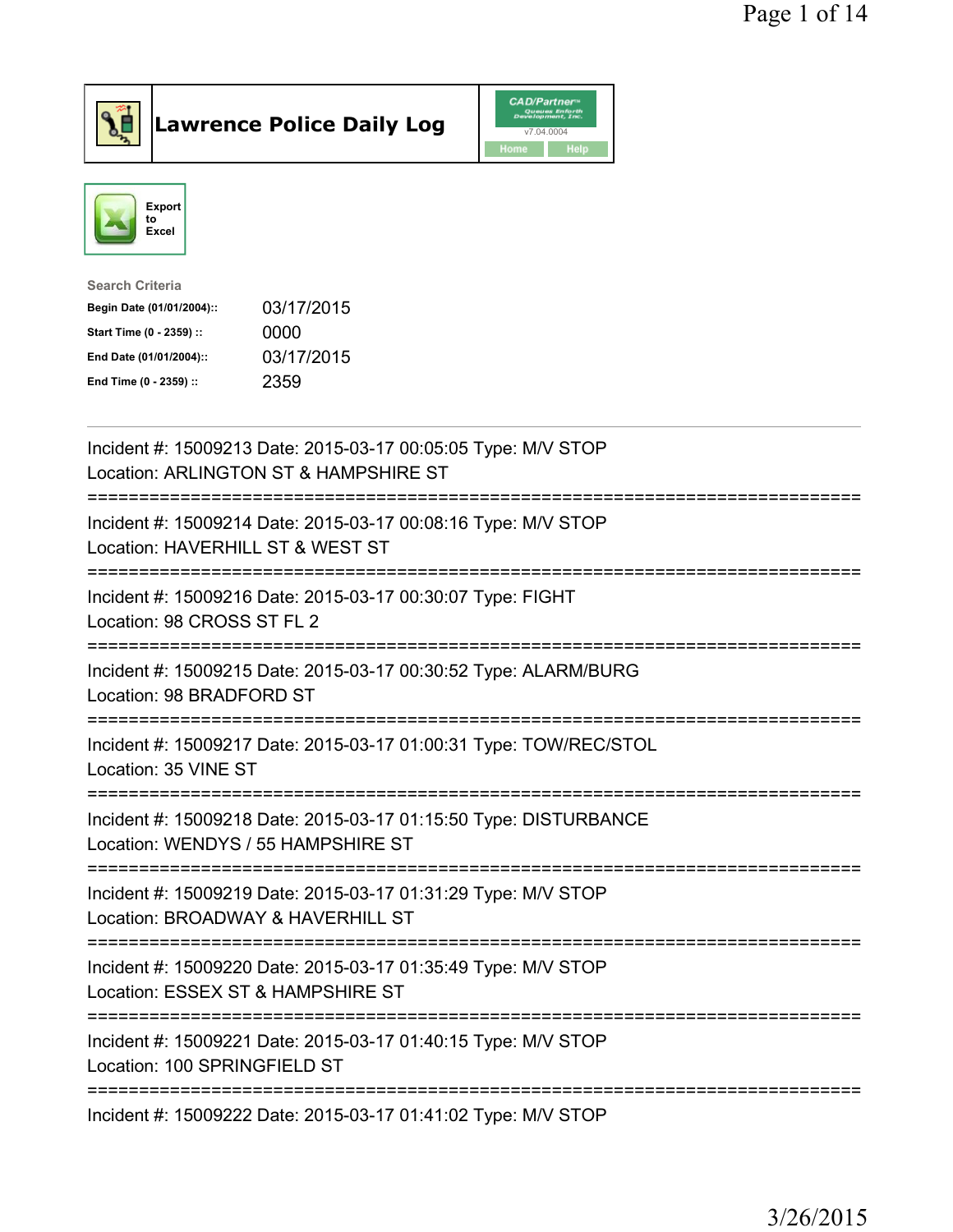Location: ARLINGTON ST & LAWRENCE ST =========================================================================== Incident #: 15009223 Date: 2015-03-17 01:47:02 Type: M/V STOP Location: UNION ST & ISLAND ST =========================================================================== Incident #: 15009224 Date: 2015-03-17 01:48:15 Type: NOTIFICATION Location: 76 FARLEY ST =========================================================================== Incident #: 15009225 Date: 2015-03-17 01:51:10 Type: M/V STOP Location: BRADFORD ST & BROADWAY =========================================================================== Incident #: 15009226 Date: 2015-03-17 01:51:52 Type: M/V STOP Location: BROADWAY & WHITMAN ST =========================================================================== Incident #: 15009227 Date: 2015-03-17 01:52:21 Type: M/V STOP Location: BROADWAY & WHITMAN ST =========================================================================== Incident #: 15009228 Date: 2015-03-17 01:58:16 Type: M/V STOP Location: BROADWAY & VALLEY ST =========================================================================== Incident #: 15009229 Date: 2015-03-17 02:03:37 Type: M/V STOP Location: FRANKLIN ST & LOWELL ST =========================================================================== Incident #: 15009230 Date: 2015-03-17 02:04:45 Type: M/V STOP Location: 77 UNION ST =========================================================================== Incident #: 15009231 Date: 2015-03-17 02:06:17 Type: M/V STOP Location: GENERAL ST & PROSPECT ST =========================================================================== Incident #: 15009232 Date: 2015-03-17 02:06:25 Type: M/V STOP Location: ESSEX ST & JACKSON ST =========================================================================== Incident #: 15009233 Date: 2015-03-17 02:14:08 Type: LARCENY/PAST Location: 16 E PLEASANT ST =========================================================================== Incident #: 15009234 Date: 2015-03-17 02:20:23 Type: DOMESTIC/PAST Location: 28 WASHINGTON ST #BSMT =========================================================================== Incident #: 15009235 Date: 2015-03-17 02:23:51 Type: M/V STOP Location: LYNN ST & S UNION ST =========================================================================== Incident #: 15009236 Date: 2015-03-17 02:27:58 Type: M/V STOP Location: S BROADWAY & SYLVESTER ST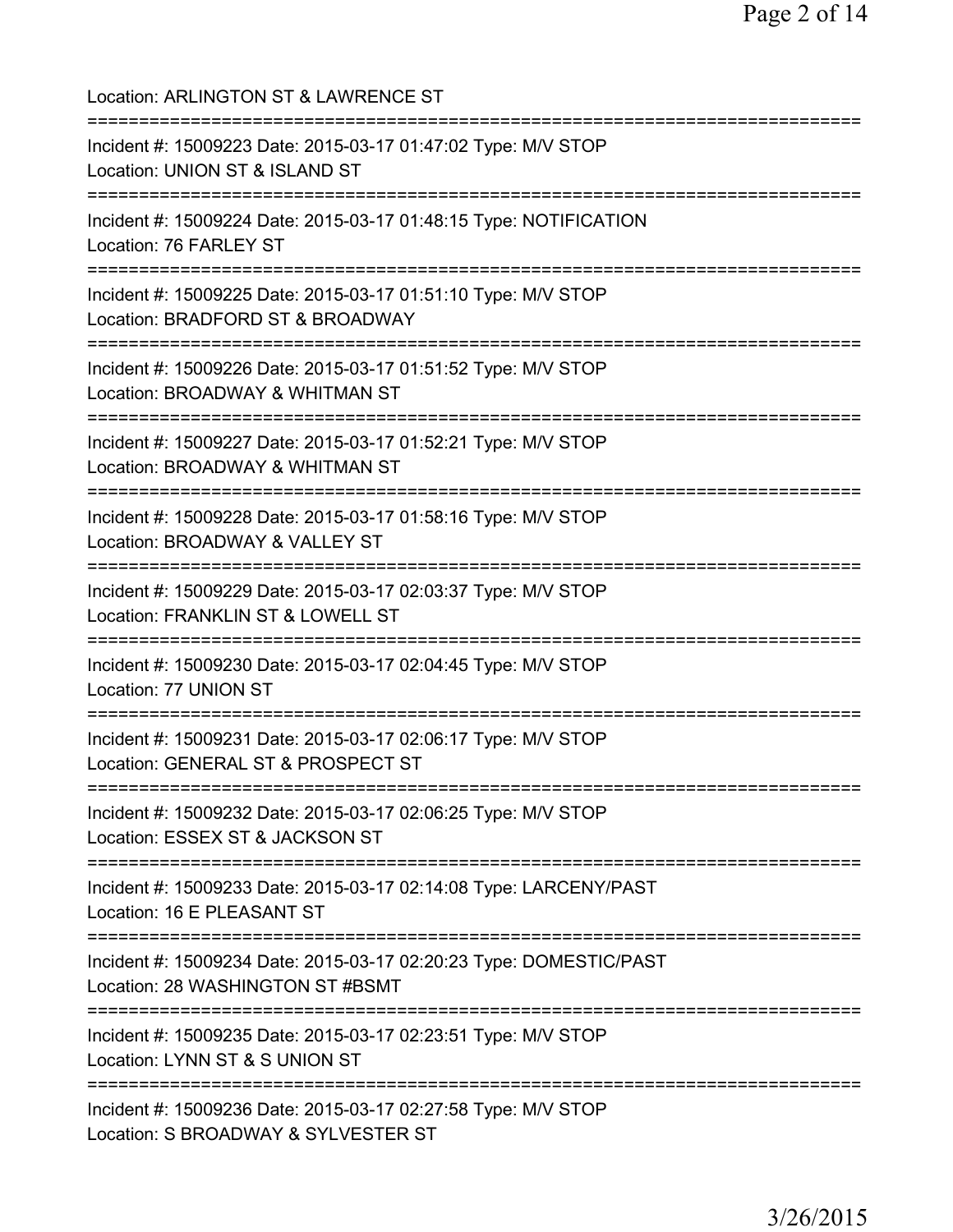| Incident #: 15009237 Date: 2015-03-17 02:34:31 Type: M/V STOP<br>Location: 127 HOWARD ST                                                    |
|---------------------------------------------------------------------------------------------------------------------------------------------|
| Incident #: 15009238 Date: 2015-03-17 02:44:39 Type: M/V STOP<br>Location: CEDAR ST & HAMPSHIRE ST<br>:=====================                |
| Incident #: 15009239 Date: 2015-03-17 02:48:07 Type: SUS PERS/MV<br>Location: 154 BERNARD AV                                                |
| Incident #: 15009240 Date: 2015-03-17 02:50:16 Type: M/V STOP<br>Location: LAWRENCE ST & MAPLE ST                                           |
| Incident #: 15009241 Date: 2015-03-17 03:17:56 Type: M/V STOP<br>Location: ANDOVER ST & BROOKFIELD ST                                       |
| Incident #: 15009242 Date: 2015-03-17 03:20:13 Type: SPECIAL CHECK<br>Location: 682 HAVERHILL ST                                            |
| Incident #: 15009243 Date: 2015-03-17 03:24:01 Type: M/V STOP<br>Location: COMMON ST & FRANKLIN ST                                          |
| Incident #: 15009244 Date: 2015-03-17 03:29:47 Type: M/V STOP<br>Location: MA 526SG1 / CLIFTON ST & GROTON ST<br>:========================= |
| Incident #: 15009245 Date: 2015-03-17 03:44:32 Type: M/V STOP<br>Location: FRANKLIN ST & LOWELL ST                                          |
| Incident #: 15009246 Date: 2015-03-17 03:49:50 Type: M/V STOP<br>Location: S BROADWAY & SALEM ST                                            |
| Incident #: 15009247 Date: 2015-03-17 03:50:59 Type: M/V STOP<br>Location: MARSTON ST & STORROW ST                                          |
| Incident #: 15009248 Date: 2015-03-17 03:55:07 Type: M/V STOP<br>Location: S UNION ST & WINTHROP AV                                         |
| Incident #: 15009249 Date: 2015-03-17 04:01:15 Type: M/V STOP<br>Location: S BROADWAY & SHATTUCK ST                                         |
| Incident #: 15009250 Date: 2015-03-17 04:07:34 Type: M/V STOP<br>Location: ESSEX ST & FRANKLIN ST                                           |
|                                                                                                                                             |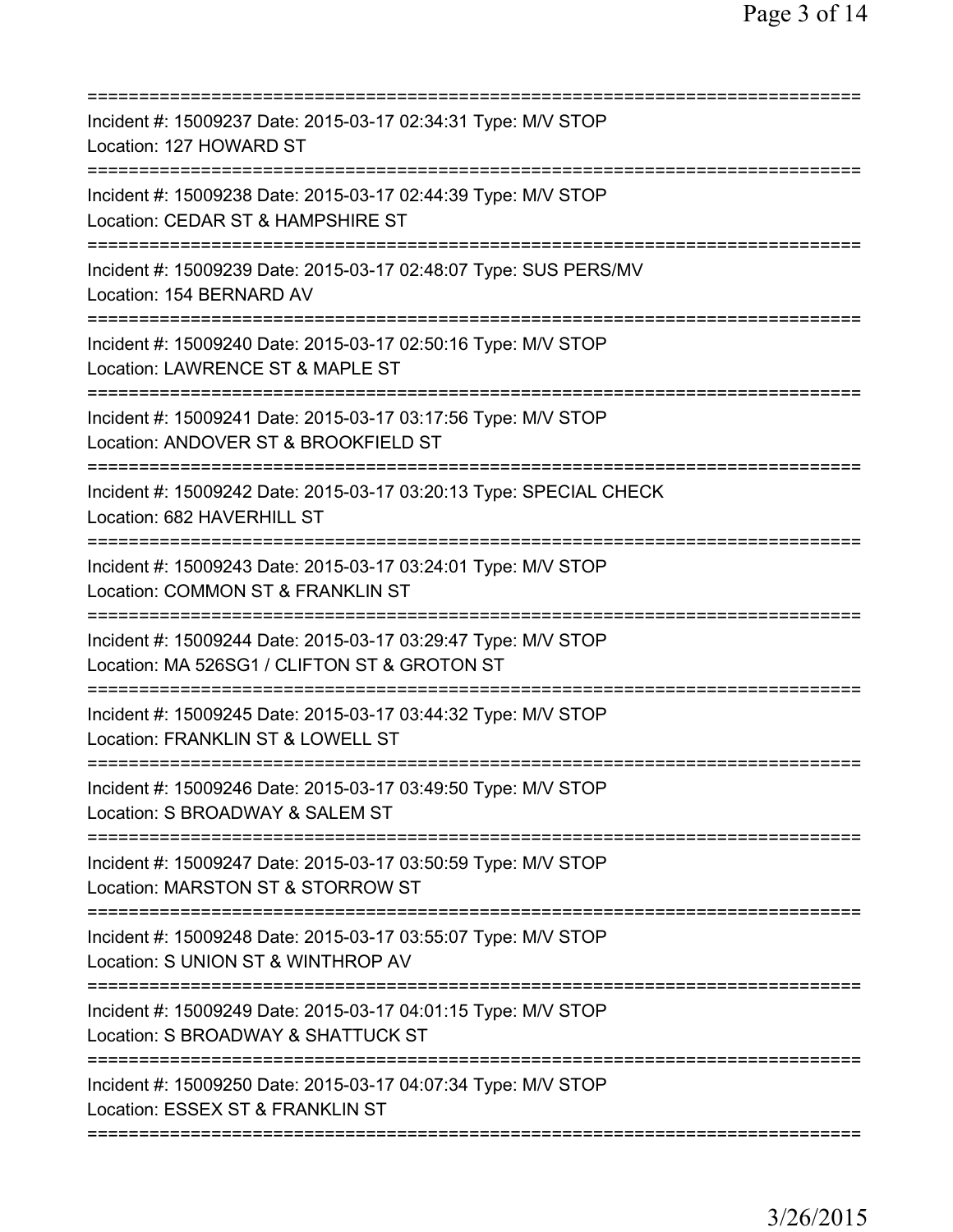| Incident #: 15009251 Date: 2015-03-17 04:16:50 Type: ALARMS<br>Location: RENT A CENTER / 356 ESSEX ST                                                           |
|-----------------------------------------------------------------------------------------------------------------------------------------------------------------|
| Incident #: 15009252 Date: 2015-03-17 04:24:11 Type: M/V STOP<br>Location: METHUEN ST & NEWBURY ST                                                              |
| Incident #: 15009253 Date: 2015-03-17 05:52:05 Type: MEDIC SUPPORT<br>Location: 517 HAMPSHIRE ST FL 3RD                                                         |
| Incident #: 15009254 Date: 2015-03-17 06:08:57 Type: M/V STOP<br><b>Location: FALLS BRIDGE</b>                                                                  |
| Incident #: 15009255 Date: 2015-03-17 06:28:39 Type: ALARMS<br>Location: LOAN USA / 92 BROADWAY                                                                 |
| Incident #: 15009256 Date: 2015-03-17 06:43:47 Type: ALARMS<br>Location: 33 GRAFTON ST                                                                          |
| Incident #: 15009257 Date: 2015-03-17 06:57:38 Type: UNWANTEDGUEST<br>Location: MCDONALDS / 50 BROADWAY                                                         |
| Incident #: 15009258 Date: 2015-03-17 07:14:54 Type: AUTO ACC/PED<br>Location: 358 BROADWAY                                                                     |
| -------------<br>Incident #: 15009259 Date: 2015-03-17 07:20:33 Type: UNWANTEDGUEST<br>Location: BRUNOS NORTH END DELI / 95 COMMON ST                           |
| Incident #: 15009260 Date: 2015-03-17 07:23:37 Type: M/V STOP<br>Location: 50 BROADWAY                                                                          |
| Incident #: 15009261 Date: 2015-03-17 07:29:18 Type: M/V STOP<br>Location: MT VERNON ST & S BROADWAY                                                            |
| Incident #: 15009262 Date: 2015-03-17 07:36:23 Type: M/V STOP<br>Location: COMMON ST & LAWRENCE ST                                                              |
| ===========================<br>Incident #: 15009263 Date: 2015-03-17 08:00:41 Type: M/V STOP<br>Location: MERRIMACK ST & S BROADWAY                             |
| ==========================<br>===========================<br>Incident #: 15009264 Date: 2015-03-17 08:06:30 Type: M/V STOP<br>Location: JACKSON ST & METHUEN ST |
| Incident #: 15009265 Date: 2015-03-17 08:12:54 Type: STOL/MV/PAS                                                                                                |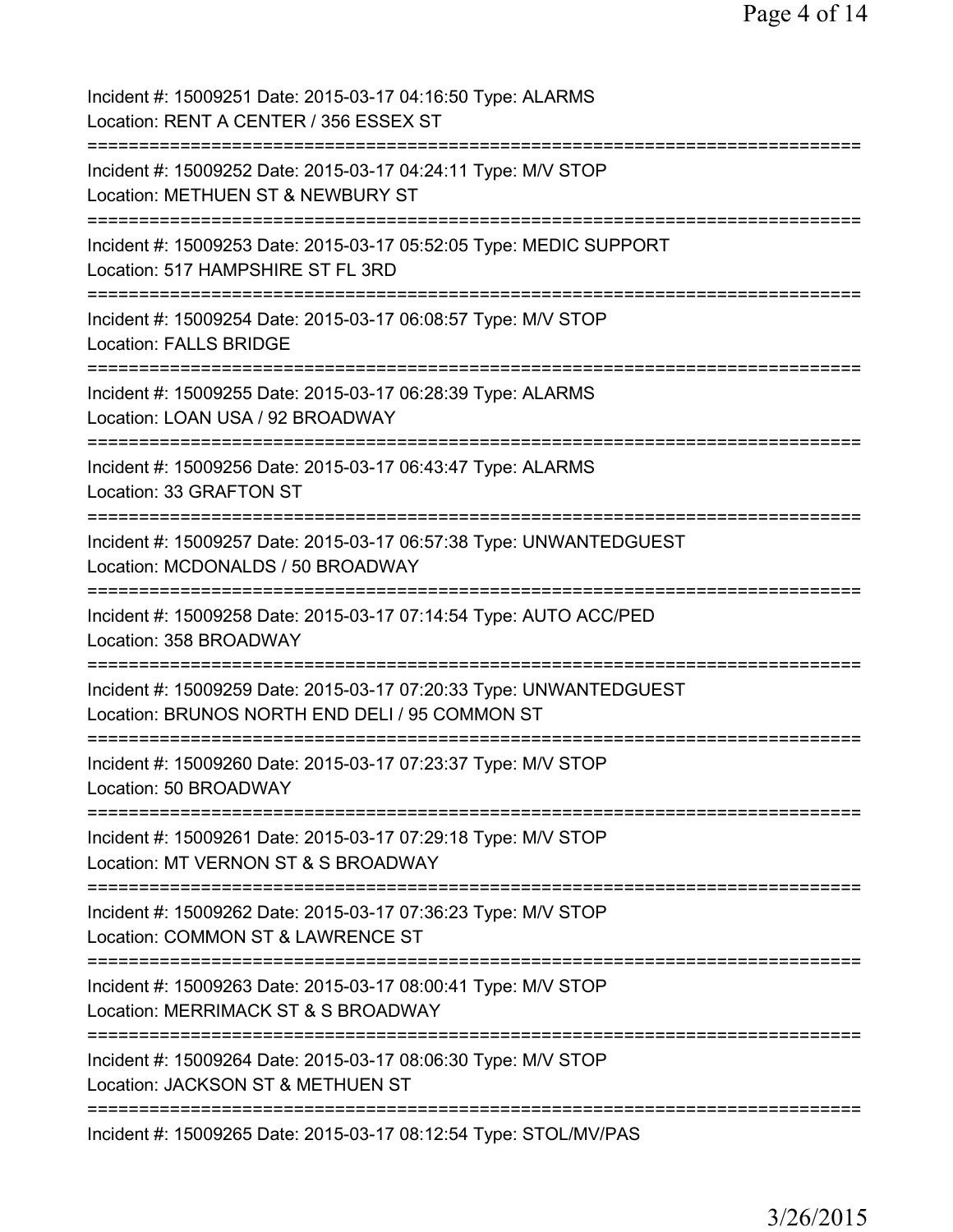Location: 110 SALEM ST =========================================================================== Incident #: 15009266 Date: 2015-03-17 08:17:02 Type: SUS PERS/MV Location: 700 ESSEX ST =========================================================================== Incident #: 15009267 Date: 2015-03-17 08:27:31 Type: TOW/REPOSSED Location: 105 ESSEX ST =========================================================================== Incident #: 15009268 Date: 2015-03-17 08:28:55 Type: LARCENY/PAST Location: CVS PHARMACY / 205 S BROADWAY =========================================================================== Incident #: 15009269 Date: 2015-03-17 08:30:25 Type: TOW/REPOSSED Location: 124 BUTLER ST =========================================================================== Incident #: 15009270 Date: 2015-03-17 08:33:15 Type: ALARMS Location: FERRERA RESIDENCE / 36 HIGHLAND ST =========================================================================== Incident #: 15009271 Date: 2015-03-17 08:44:31 Type: STOL/MV/PAS Location: 76 FARLEY ST =========================================================================== Incident #: 15009272 Date: 2015-03-17 08:45:53 Type: GANG Location: 205 BROADWAY =========================================================================== Incident #: 15009273 Date: 2015-03-17 08:46:30 Type: COURT TIME Location: 2 APPLETON ST =========================================================================== Incident #: 15009274 Date: 2015-03-17 08:48:52 Type: SPECIAL CHECK Location: MCDONALDS / 50 BROADWAY =========================================================================== Incident #: 15009275 Date: 2015-03-17 09:17:10 Type: TOW OF M/V Location: 632 LOWELL ST =========================================================================== Incident #: 15009276 Date: 2015-03-17 09:27:20 Type: VANDALISM Location: 131 S UNION ST =========================================================================== Incident #: 15009277 Date: 2015-03-17 09:30:20 Type: VANDALISM Location: 131 S UNION ST =========================================================================== Incident #: 15009278 Date: 2015-03-17 09:32:40 Type: DOMESTIC/PROG Location: 6 DIAMOND ST #6 =========================================================================== Incident #: 15009279 Date: 2015-03-17 09:37:40 Type: M/V STOP Location: GRAFTON ST & S UNION ST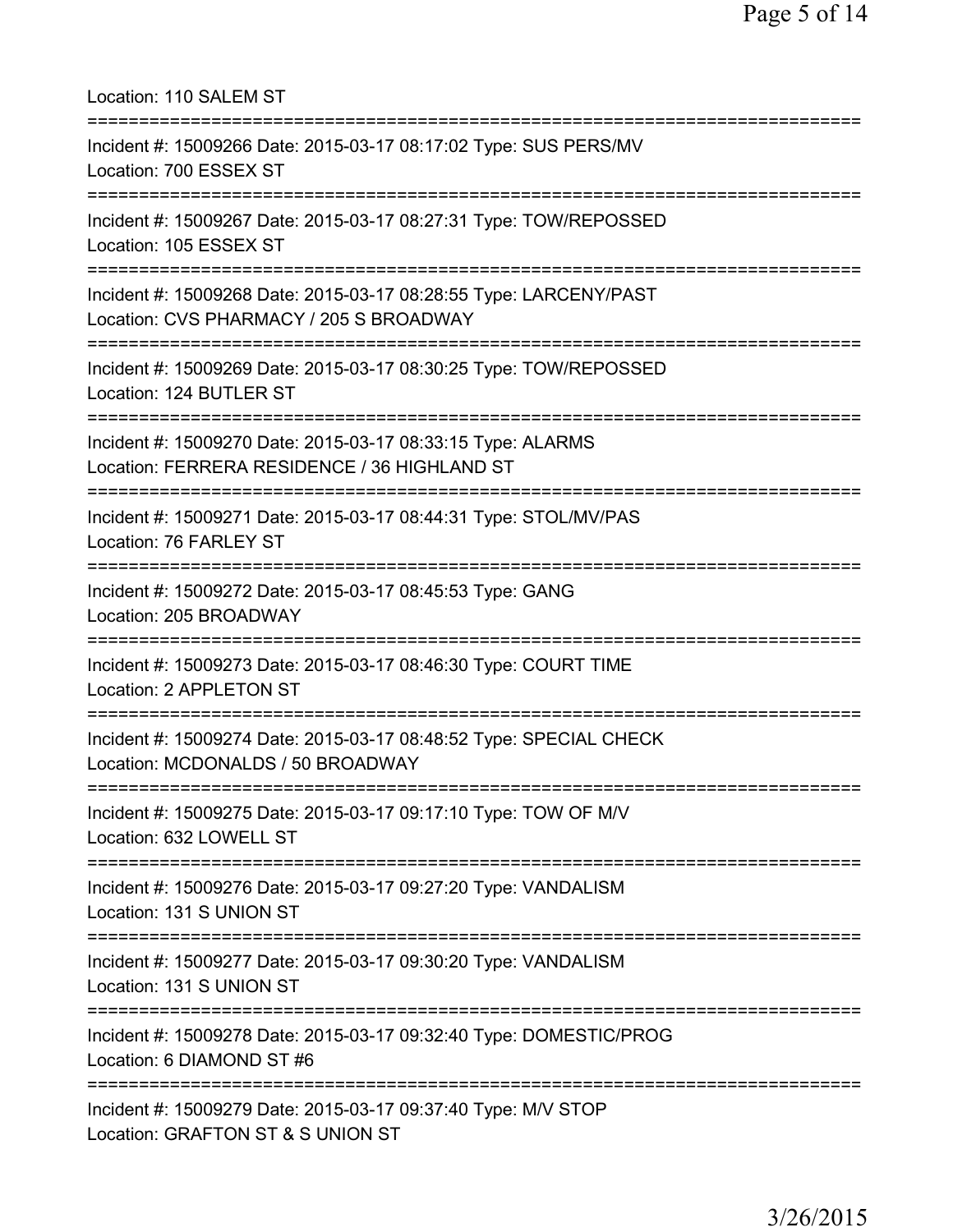| Incident #: 15009280 Date: 2015-03-17 09:53:16 Type: M/V STOP<br>Location: FRANKLIN ST & HAVERHILL ST                         |
|-------------------------------------------------------------------------------------------------------------------------------|
| Incident #: 15009281 Date: 2015-03-17 09:54:31 Type: M/V STOP<br>Location: LEBANON ST & WHITE ST                              |
| Incident #: 15009282 Date: 2015-03-17 09:58:12 Type: M/V STOP<br>Location: E HAVERHILL ST & WOODLAND ST                       |
| Incident #: 15009283 Date: 2015-03-17 09:59:00 Type: ALARM/BURG<br>Location: GANGI REALTY AND SUNPACK FOODS / 273 PROSPECT ST |
| Incident #: 15009284 Date: 2015-03-17 10:01:22 Type: STOL/MV/PAS<br>Location: 9 ELIZABETH ST                                  |
| Incident #: 15009285 Date: 2015-03-17 10:05:49 Type: TOW OF M/V<br>Location: 50 BROADWAY                                      |
| Incident #: 15009286 Date: 2015-03-17 10:07:28 Type: ALARM/BURG<br>Location: BARNEY'S STONE INC / 179 ESSEX ST                |
| Incident #: 15009287 Date: 2015-03-17 10:08:07 Type: RECOV/STOL/MV<br>Location: 41 WOODLAND ST                                |
| Incident #: 15009288 Date: 2015-03-17 10:09:43 Type: LOST PROPERTY<br>Location: 39 BYRON AV                                   |
| Incident #: 15009289 Date: 2015-03-17 10:12:28 Type: GENERAL SERV<br>Location: LAWRENCE PUBLIC LIBRARY / 51 LAWRENCE ST       |
| Incident #: 15009290 Date: 2015-03-17 10:18:18 Type: M/V STOP<br>Location: AMESBURY ST & LOWELL ST                            |
| Incident #: 15009291 Date: 2015-03-17 10:22:27 Type: M/V STOP<br>Location: ESSEX ST & WINTER ST                               |
| Incident #: 15009292 Date: 2015-03-17 10:23:43 Type: M/V STOP<br>Location: CENTRAL BRIDGE / 0 MERRIMACK ST                    |
| Incident #: 15009293 Date: 2015-03-17 10:35:08 Type: TOW OF M/V<br>Location: 53 NEWBURY ST                                    |
|                                                                                                                               |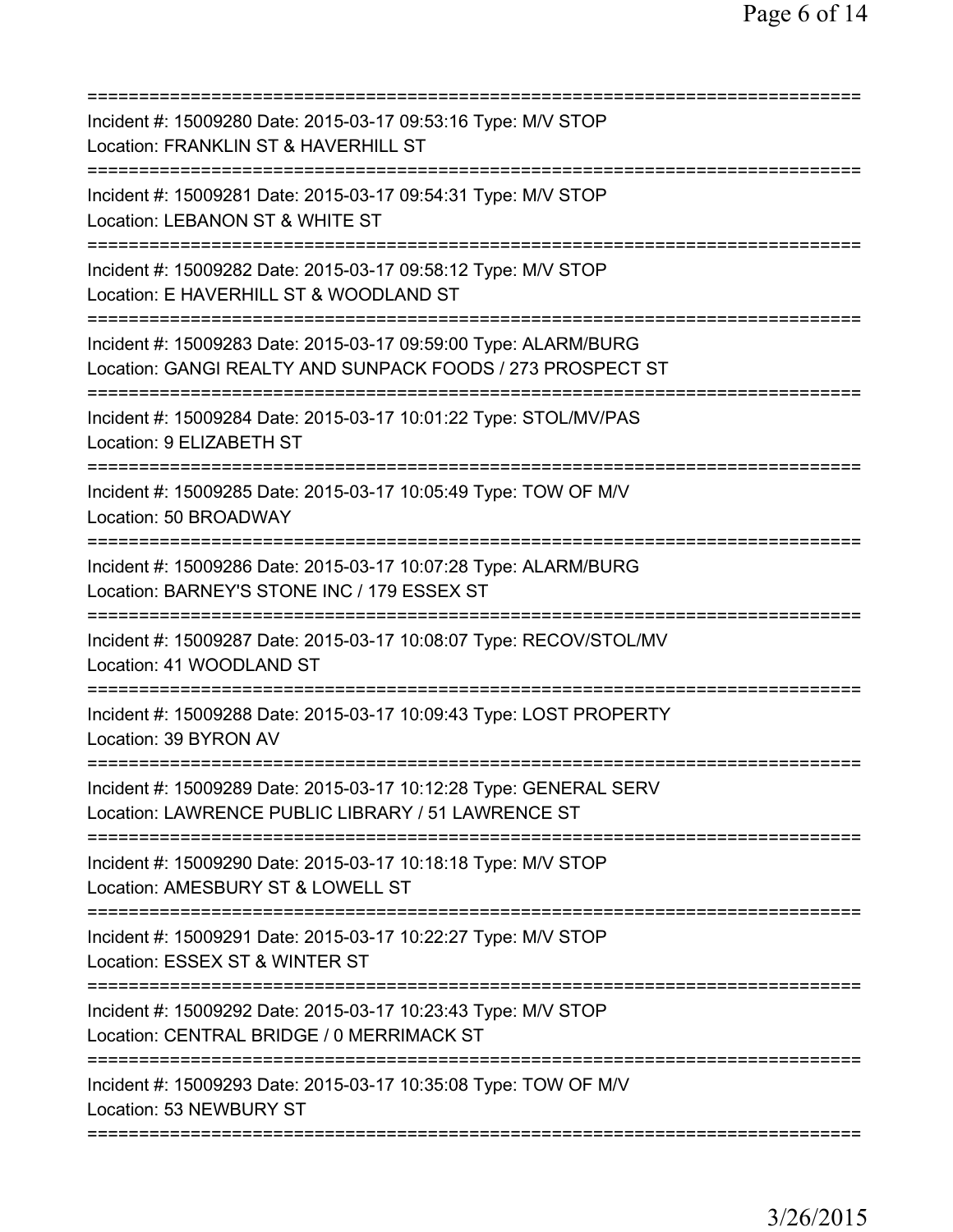| Incident #: 15009294 Date: 2015-03-17 10:41:40 Type: THREATS<br>Location: 233 HAVERHILL ST              |
|---------------------------------------------------------------------------------------------------------|
| Incident #: 15009295 Date: 2015-03-17 10:45:23 Type: M/V STOP<br>Location: 111 NEWBURY ST               |
| Incident #: 15009296 Date: 2015-03-17 10:45:43 Type: M/V STOP<br>Location: 51 WINTHROP AV               |
| Incident #: 15009297 Date: 2015-03-17 10:50:17 Type: M/V STOP<br>Location: 700 ESSEX ST                 |
| Incident #: 15009298 Date: 2015-03-17 11:02:23 Type: M/V STOP<br>Location: 114 LIQUORS / 80 WINTHROP AV |
| Incident #: 15009299 Date: 2015-03-17 11:04:15 Type: M/V STOP<br>Location: 21 WILMOT ST                 |
| Incident #: 15009300 Date: 2015-03-17 11:14:48 Type: 209A/SERVE<br>Location: 54 FOSTER ST               |
| Incident #: 15009301 Date: 2015-03-17 11:16:09 Type: 209A/SERVE<br>Location: 15 STATE ST                |
| Incident #: 15009302 Date: 2015-03-17 11:17:23 Type: ALARM/BURG<br>Location: 89 BELKNAP ST              |
| Incident #: 15009303 Date: 2015-03-17 11:20:24 Type: M/V STOP<br>Location: ELM ST & NEWBURY ST          |
| Incident #: 15009304 Date: 2015-03-17 11:22:24 Type: MEDIC SUPPORT<br>Location: 517 HAMPSHIRE ST #3     |
| Incident #: 15009305 Date: 2015-03-17 11:26:36 Type: M/V STOP<br><b>Location: YALE</b>                  |
| Incident #: 15009306 Date: 2015-03-17 11:37:46 Type: M/V STOP<br>Location: 318 MARKET ST                |
| Incident #: 15009307 Date: 2015-03-17 11:39:43 Type: M/V STOP<br>Location: ARLINGTON ST & WALNUT ST     |
| Incident #: 15009308 Date: 2015-03-17 11:40:25 Type: THREATS                                            |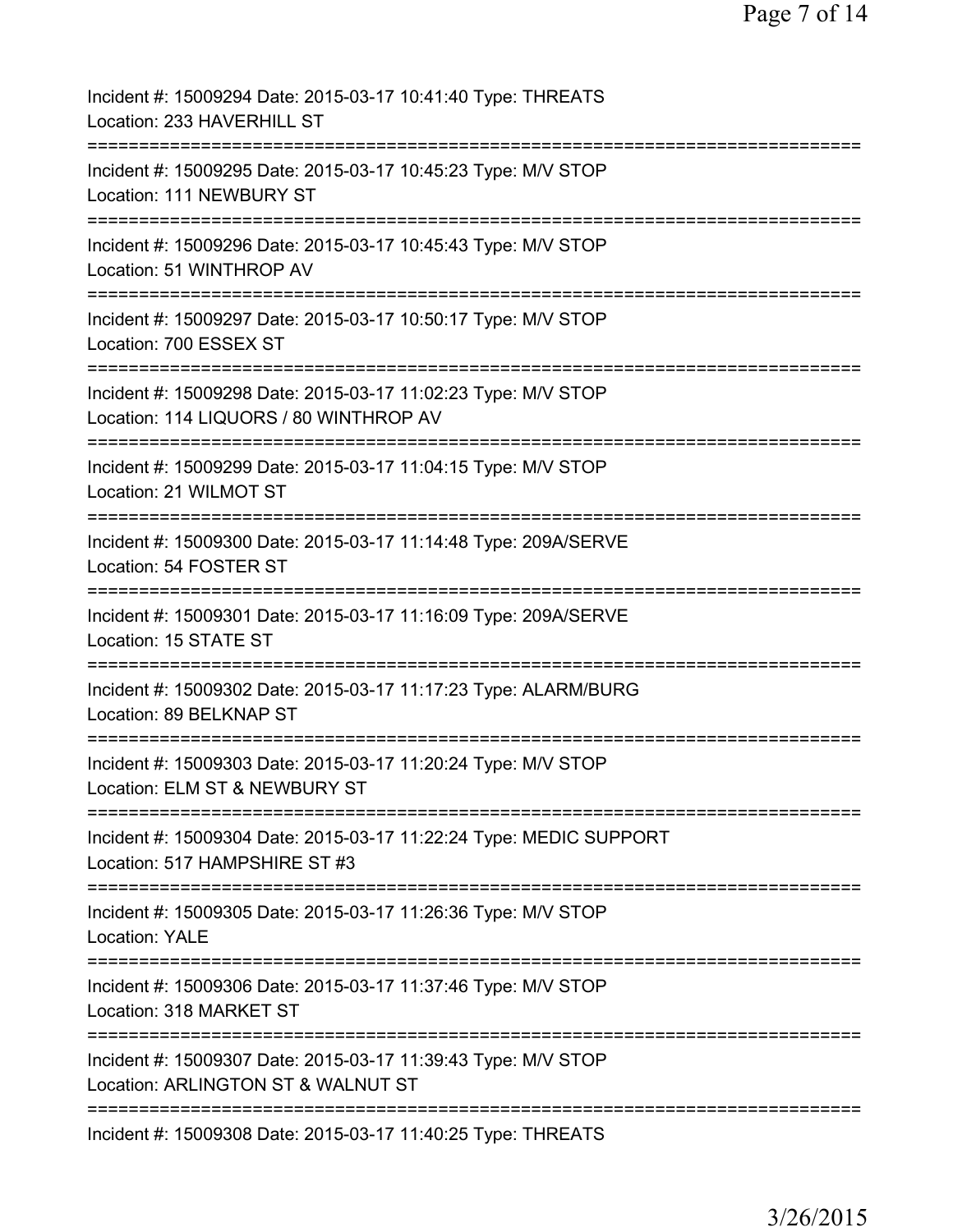Location: 17 CAMDEN ST =========================================================================== Incident #: 15009309 Date: 2015-03-17 11:43:00 Type: M/V STOP Location: BROADWAY & HAVERHILL ST =========================================================================== Incident #: 15009310 Date: 2015-03-17 11:43:20 Type: FIGHT Location: 238 HAVERHILL ST #1 =========================================================================== Incident #: 15009311 Date: 2015-03-17 12:01:48 Type: M/V STOP Location: BRADFORD ST & BROADWAY =========================================================================== Incident #: 15009312 Date: 2015-03-17 12:09:22 Type: DRUG VIO Location: 70 N PARISH RD =========================================================================== Incident #: 15009313 Date: 2015-03-17 12:11:36 Type: M/V STOP Location: BROADWAY & HAVERHILL ST =========================================================================== Incident #: 15009314 Date: 2015-03-17 12:24:05 Type: LIC PLATE STO Location: 77 BROOKFIELD ST =========================================================================== Incident #: 15009315 Date: 2015-03-17 12:34:26 Type: AUTO ACC/NO PI Location: 240 WATER ST =========================================================================== Incident #: 15009316 Date: 2015-03-17 12:54:42 Type: WARRANT SERVE Location: 232 HAVERHILL ST =========================================================================== Incident #: 15009317 Date: 2015-03-17 13:10:32 Type: MAL DAMAGE Location: 7 MILL ST =========================================================================== Incident #: 15009318 Date: 2015-03-17 13:11:46 Type: M/V STOP Location: 274 BROADWAY =========================================================================== Incident #: 15009319 Date: 2015-03-17 13:20:17 Type: TRESPASSING Location: 317 BROADWAY =========================================================================== Incident #: 15009320 Date: 2015-03-17 13:23:31 Type: M/V STOP Location: 248 BROADWAY =========================================================================== Incident #: 15009321 Date: 2015-03-17 13:26:41 Type: SUS PERS/MV Location: RIVERSIDE DR =========================================================================== Incident #: 15009322 Date: 2015-03-17 13:27:28 Type: B&E/PAST Location: 300 CANAL ST #BUILDING 1 FL 3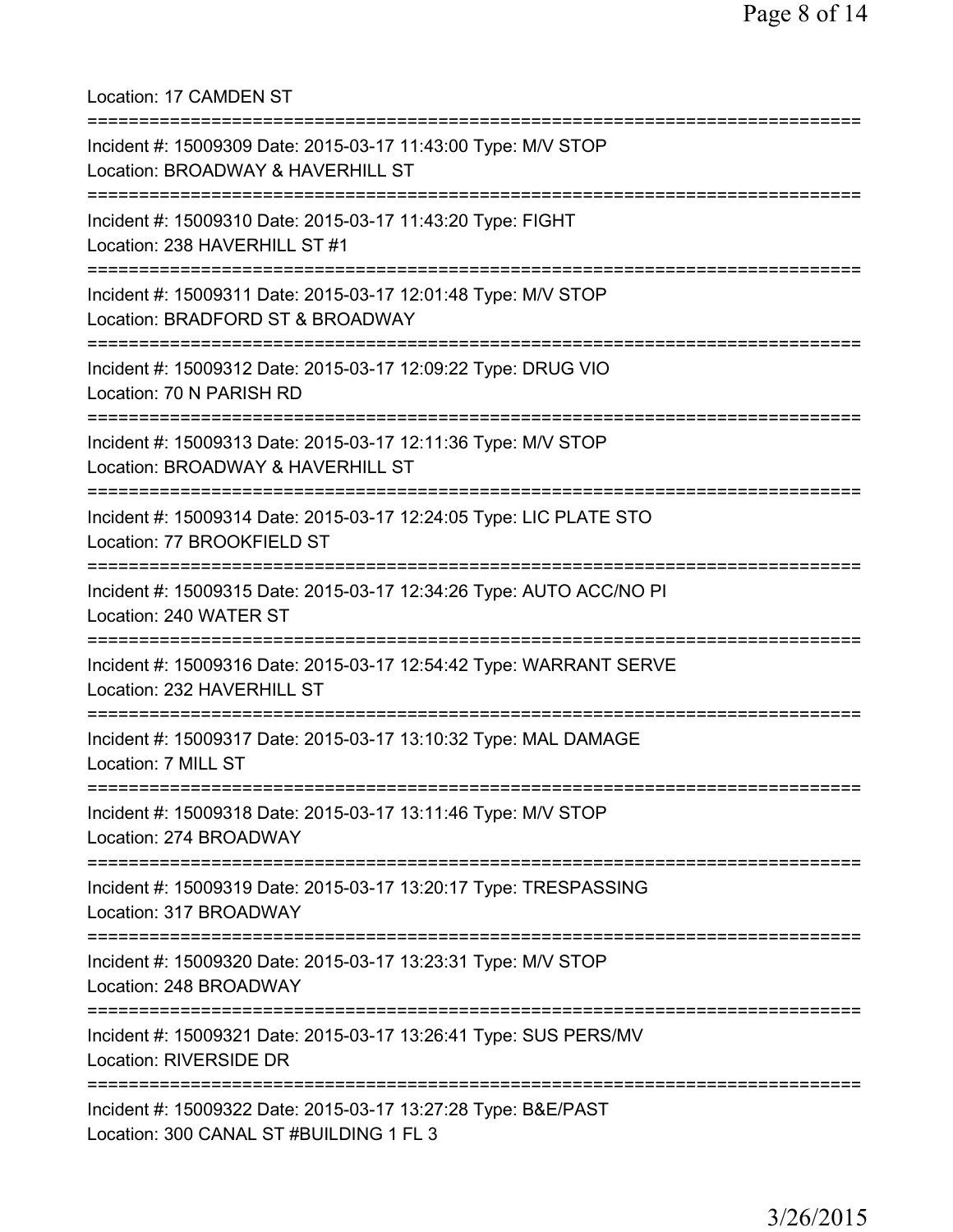| Incident #: 15009323 Date: 2015-03-17 13:35:27 Type: M/V STOP<br>Location: ESSEX ST & WINTER ST                                       |
|---------------------------------------------------------------------------------------------------------------------------------------|
| Incident #: 15009324 Date: 2015-03-17 13:37:44 Type: M/V STOP<br>Location: BLANCHARD ST & SALEM ST                                    |
| Incident #: 15009325 Date: 2015-03-17 13:39:22 Type: DOMESTIC/PROG<br>Location: 10 GROVE ST FL 3RD                                    |
| Incident #: 15009326 Date: 2015-03-17 13:54:17 Type: ALARM/BURG<br>Location: 14 SAUNDERS ST                                           |
| Incident #: 15009327 Date: 2015-03-17 13:55:08 Type: HARASSMENT<br>Location: 49 DRACUT ST #2                                          |
| Incident #: 15009328 Date: 2015-03-17 14:11:42 Type: M/V STOP<br>Location: GRAFTON ST & WINTHROP AV                                   |
| Incident #: 15009329 Date: 2015-03-17 14:20:09 Type: M/V STOP<br>Location: 199 LAWRENCE ST                                            |
| Incident #: 15009330 Date: 2015-03-17 14:30:48 Type: M/V STOP<br>Location: 73 WINTHROP AV<br>;==================================      |
| Incident #: 15009331 Date: 2015-03-17 14:40:34 Type: M/V STOP<br>Location: BROADWAY & LOWELL ST                                       |
| Incident #: 15009332 Date: 2015-03-17 14:53:32 Type: M/V STOP<br>Location: BRADFORD ST & BROADWAY<br>================================ |
| Incident #: 15009333 Date: 2015-03-17 14:55:26 Type: DISTURBANCE<br>Location: 239 BROADWAY                                            |
| Incident #: 15009334 Date: 2015-03-17 14:58:49 Type: TRESPASSING<br>Location: BROADWAY & CONCORD ST                                   |
| Incident #: 15009335 Date: 2015-03-17 15:01:30 Type: SUS PERS/MV<br>Location: BROADWAY & WATER ST                                     |
| Incident #: 15009336 Date: 2015-03-17 15:06:48 Type: STOL/MV/PR<br>Location: ANDOVER ST & S UNION ST                                  |
|                                                                                                                                       |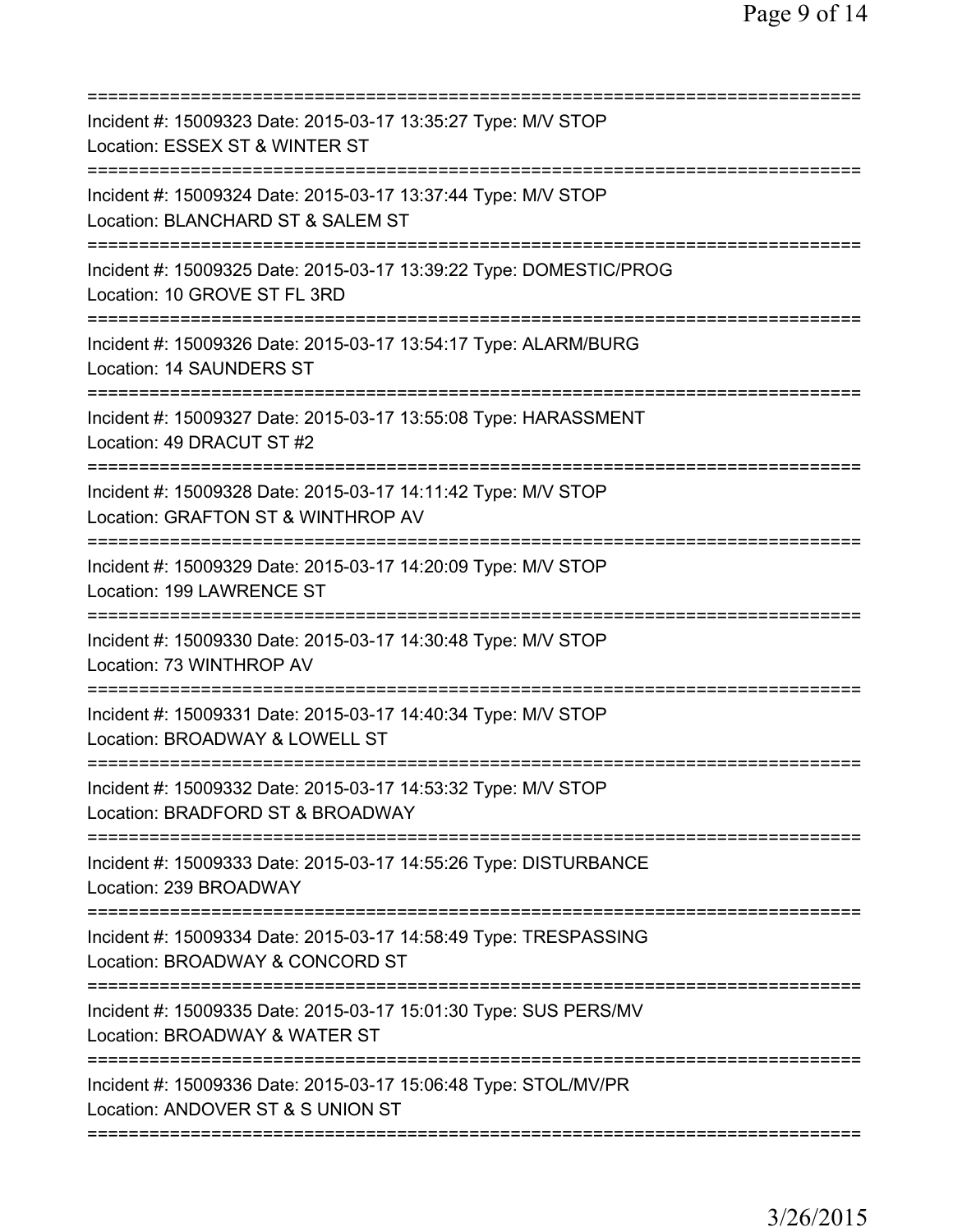Incident #: 15009337 Date: 2015-03-17 15:11:32 Type: B&E/MV/PAST Location: CLADDAGH PUB / 399 CANAL ST =========================================================================== Incident #: 15009338 Date: 2015-03-17 15:24:29 Type: M/V STOP Location: HAVERHILL ST & JACKSON ST =========================================================================== Incident #: 15009339 Date: 2015-03-17 15:24:47 Type: DISTURBANCE Location: 25 SPRINGFIELD ST FL 3RD =========================================================================== Incident #: 15009340 Date: 2015-03-17 15:26:53 Type: M/V STOP Location: BURGER KING / 187 BROADWAY =========================================================================== Incident #: 15009341 Date: 2015-03-17 15:32:11 Type: DOMESTIC/PROG Location: MARKET ST & S UNION ST =========================================================================== Incident #: 15009342 Date: 2015-03-17 15:34:16 Type: STOL/MV/PAS Location: 30 BARKER ST =========================================================================== Incident #: 15009343 Date: 2015-03-17 15:37:24 Type: THREATS Location: ARLINGTON SCHOOL / 150 ARLINGTON ST =========================================================================== Incident #: 15009344 Date: 2015-03-17 15:44:43 Type: LIC PLATE STO Location: 165 BAILEY ST =========================================================================== Incident #: 15009345 Date: 2015-03-17 15:52:24 Type: GUN CALL Location: 16 SPRINGFIELD ST =========================================================================== Incident #: 15009346 Date: 2015-03-17 15:56:13 Type: DISTURBANCE Location: 52 BOXFORD ST #1ST =========================================================================== Incident #: 15009347 Date: 2015-03-17 16:33:18 Type: DISTURBANCE Location: 379 HAVERHILL ST =========================================================================== Incident #: 15009348 Date: 2015-03-17 16:44:17 Type: NEIGHBOR PROB Location: 20 SARGENT ST =========================================================================== Incident #: 15009349 Date: 2015-03-17 16:48:38 Type: M/V STOP Location: 132 HAMPSHIRE ST =========================================================================== Incident #: 15009350 Date: 2015-03-17 16:57:08 Type: AUTO ACC/NO PI Location: 9 KENDALL ST =========================================================================== Incident #: 15009351 Date: 2015-03-17 17:00:54 Type: BUILDING CHK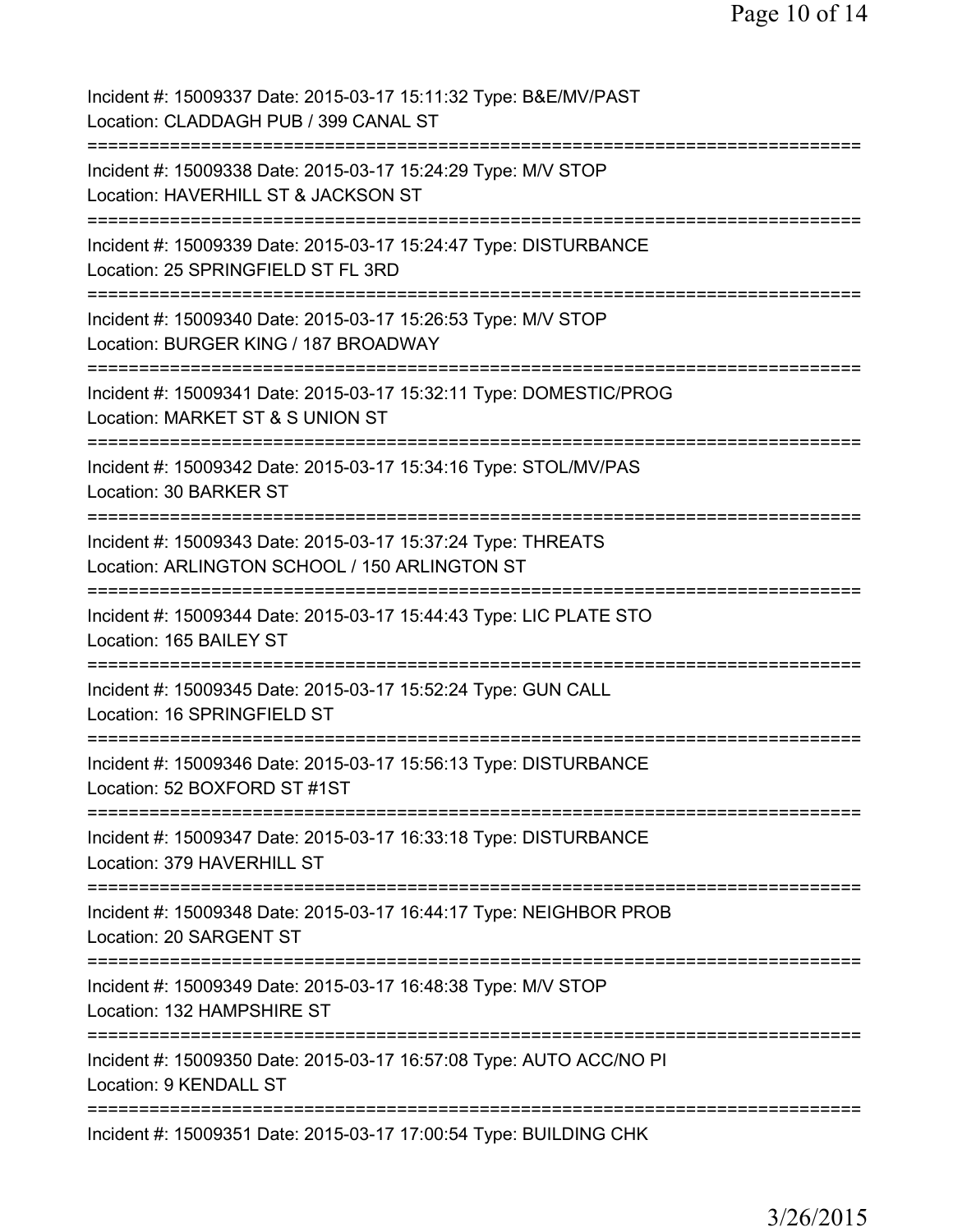Location: 18 JASPER ST =========================================================================== Incident #: 15009352 Date: 2015-03-17 17:01:59 Type: ANIMAL COMPL Location: 86 GREENWOOD ST =========================================================================== Incident #: 15009353 Date: 2015-03-17 17:09:05 Type: UNWANTEDGUEST Location: 19 WINTER ST =========================================================================== Incident #: 15009354 Date: 2015-03-17 17:23:34 Type: ALARM/BURG Location: 20 GROTON ST =========================================================================== Incident #: 15009355 Date: 2015-03-17 17:23:45 Type: HIT & RUN M/V Location: HAVERHILL ST & NEWBURY ST =========================================================================== Incident #: 15009357 Date: 2015-03-17 18:01:38 Type: ACCOSTING Location: JACKSON ST =========================================================================== Incident #: 15009356 Date: 2015-03-17 18:01:43 Type: INVEST CONT Location: MARY IMMAC. RESIDENTIAL COMM / 189 MAPLE ST =========================================================================== Incident #: 15009358 Date: 2015-03-17 18:14:24 Type: UNWANTEDGUEST Location: CROWN FRIED CHICKEN / 205 BROADWAY =========================================================================== Incident #: 15009359 Date: 2015-03-17 18:16:35 Type: GENERAL SERV Location: 18 FERRY ST #A =========================================================================== Incident #: 15009360 Date: 2015-03-17 18:18:35 Type: MEDIC SUPPORT Location: 229 ANDOVER ST =========================================================================== Incident #: 15009361 Date: 2015-03-17 18:22:14 Type: WIRE DOWN Location: 121 BUTLER ST =========================================================================== Incident #: 15009362 Date: 2015-03-17 18:42:25 Type: M/V STOP Location: 200 COMMON ST =========================================================================== Incident #: 15009363 Date: 2015-03-17 18:51:09 Type: FIRE/MV Location: 209 JACKSON ST =========================================================================== Incident #: 15009364 Date: 2015-03-17 18:59:52 Type: ALARM/BURG Location: MERRIMACK VALLEY CREDIT UNION / 500 MERRIMACK ST =========================================================================== Incident #: 15009365 Date: 2015-03-17 19:00:00 Type: M/V STOP Location: S BROADWAY & WEARE ST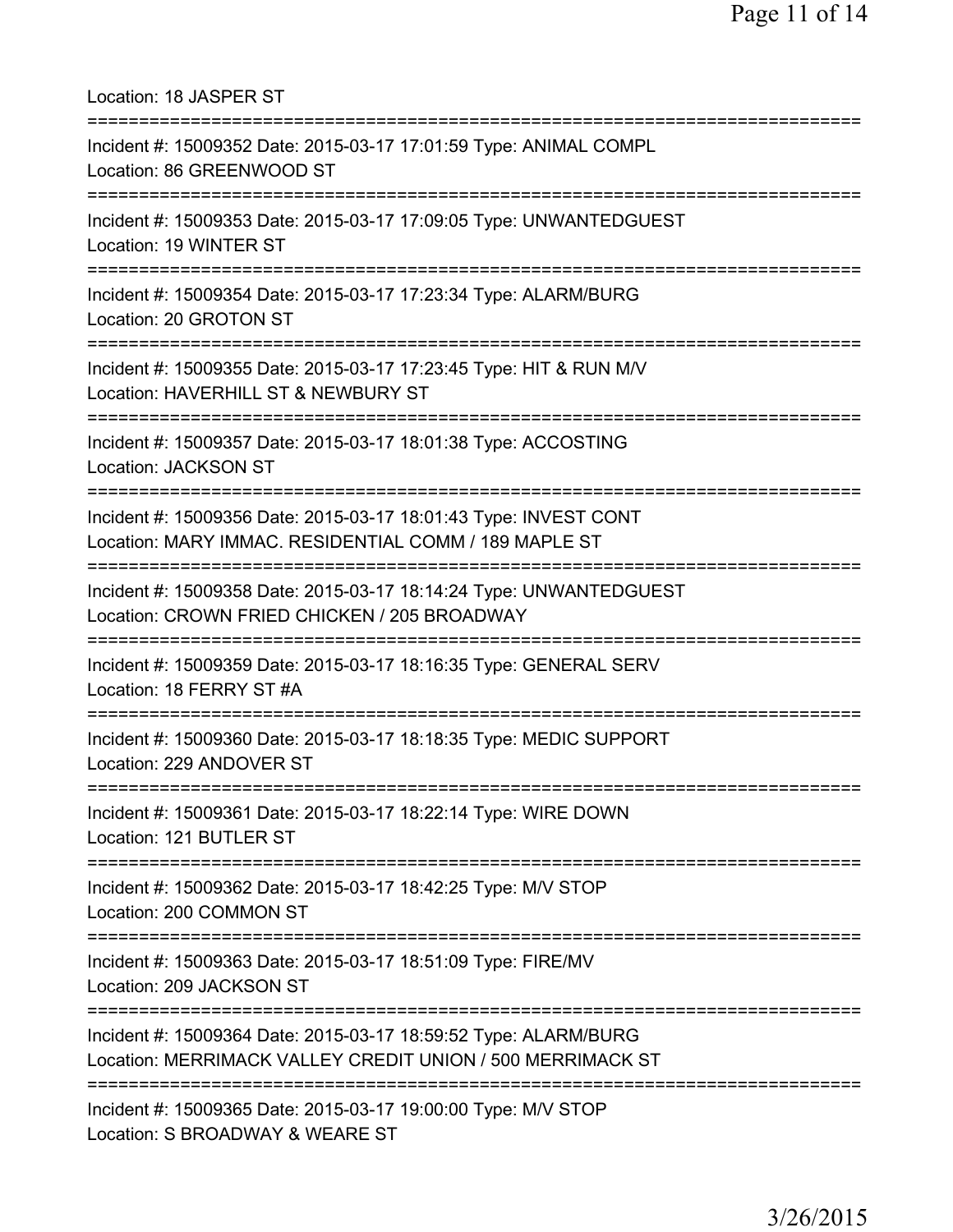| Incident #: 15009367 Date: 2015-03-17 19:39:41 Type: UNWANTEDGUEST<br>Location: 10 GROVE ST FL 3                                    |
|-------------------------------------------------------------------------------------------------------------------------------------|
| Incident #: 15009366 Date: 2015-03-17 19:39:42 Type: M/V STOP<br>Location: 101 AMESBURY ST                                          |
| Incident #: 15009368 Date: 2015-03-17 19:42:00 Type: CK WELL BEING<br>Location: 133 E HAVERHILL ST                                  |
| Incident #: 15009369 Date: 2015-03-17 19:58:07 Type: UNWANTEDGUEST<br>Location: 141 AMESBURY ST #607                                |
| Incident #: 15009370 Date: 2015-03-17 20:07:36 Type: M/V STOP<br>Location: BROADWAY & ESSEX ST                                      |
| Incident #: 15009371 Date: 2015-03-17 20:12:54 Type: AUTO ACC/NO PI<br>Location: LOWELL ST & MARGIN ST<br>========================= |
| Incident #: 15009372 Date: 2015-03-17 20:30:22 Type: FIRE/MV<br><b>Location: NIGHTINGALE CT</b>                                     |
| Incident #: 15009373 Date: 2015-03-17 20:45:30 Type: GENERAL SERV<br>Location: MAY ST & MANCHESTER ST                               |
| Incident #: 15009374 Date: 2015-03-17 20:52:56 Type: STOL/MV/PAS<br>Location: 79 WARREN ST<br>===================                   |
| Incident #: 15009375 Date: 2015-03-17 21:05:43 Type: AUTO ACC/UNK PI<br><b>Location: BARKER ST</b>                                  |
| Incident #: 15009376 Date: 2015-03-17 21:07:54 Type: M/V STOP<br>Location: ALDER ST & WALNUT ST                                     |
| Incident #: 15009377 Date: 2015-03-17 21:09:43 Type: DISTURBANCE<br>Location: 25 SPRINGFIELD ST FL 3                                |
| Incident #: 15009378 Date: 2015-03-17 21:32:42 Type: ALARM/BURG<br>Location: ESTRELLA MARKET / 155 ARLINGTON ST                     |
| Incident #: 15009379 Date: 2015-03-17 21:36:28 Type: ALARM/BURG<br>Location: 176 S UNION ST                                         |
|                                                                                                                                     |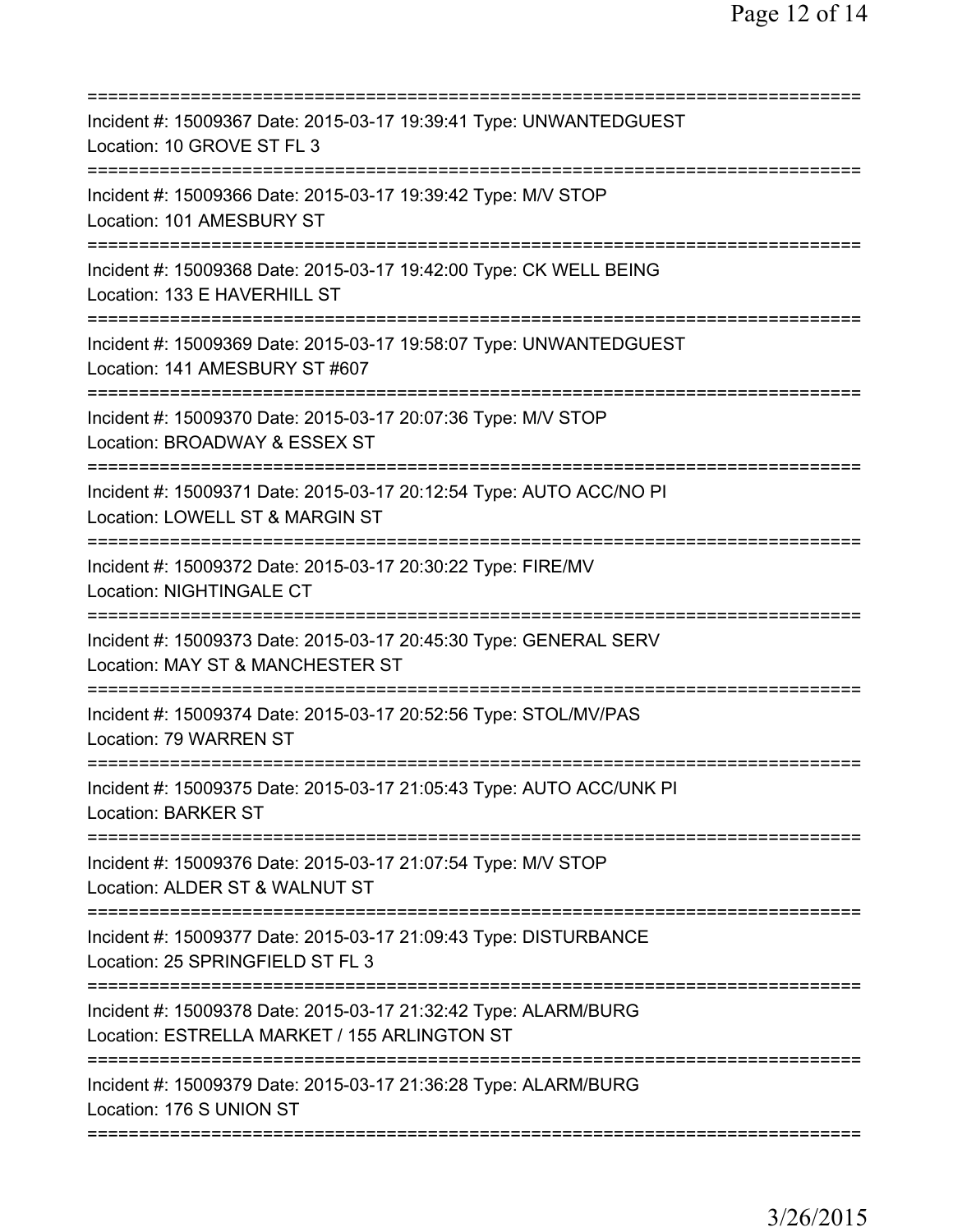| Incident #: 15009380 Date: 2015-03-17 22:05:51 Type: M/V STOP<br>Location: 23 MARKET ST                                             |
|-------------------------------------------------------------------------------------------------------------------------------------|
| Incident #: 15009381 Date: 2015-03-17 22:16:59 Type: M/V STOP<br>Location: LOWELL ST & NESMITH ST                                   |
| Incident #: 15009382 Date: 2015-03-17 22:21:25 Type: DISTURBANCE<br>Location: 18 FRANKLIN ST #B702                                  |
| Incident #: 15009383 Date: 2015-03-17 22:23:10 Type: MEDIC SUPPORT<br>Location: 5 OAKWOOD AV                                        |
| Incident #: 15009384 Date: 2015-03-17 22:23:39 Type: MAL DAMAGE<br>Location: 7 BROOKLINE ST                                         |
| Incident #: 15009385 Date: 2015-03-17 22:26:18 Type: FIRE/MV<br>Location: ANCHOR AUTO / 140 WEST ST<br>:=========================== |
| Incident #: 15009386 Date: 2015-03-17 22:26:35 Type: MISSING PERS<br>Location: 27 HANCOCK ST                                        |
| Incident #: 15009387 Date: 2015-03-17 22:28:41 Type: ALARM/BURG<br>Location: 169 NEWBURY ST                                         |
| Incident #: 15009388 Date: 2015-03-17 22:32:55 Type: SEX OFF. PAST<br>Location: 42 SALEM ST                                         |
| Incident #: 15009389 Date: 2015-03-17 22:33:58 Type: M/V STOP<br>Location: 524 ANDOVER ST                                           |
| Incident #: 15009390 Date: 2015-03-17 22:38:32 Type: M/V STOP<br>Location: ANDOVER ST & BLANCHARD ST                                |
| Incident #: 15009391 Date: 2015-03-17 22:40:02 Type: M/V STOP<br><b>Location: CARVER ST</b>                                         |
| Incident #: 15009392 Date: 2015-03-17 22:41:26 Type: AUTO ACC/UNK PI<br>Location: FARRAH FUNERAL HOME / 170 LAWRENCE ST             |
| Incident #: 15009393 Date: 2015-03-17 22:48:15 Type: DRUG OVERDOSE<br>Location: 531 ANDOVER ST #FRONT FL 1                          |
| Incident #: 15009394 Date: 2015-03-17 23:03:12 Type: ALARM/BURG                                                                     |